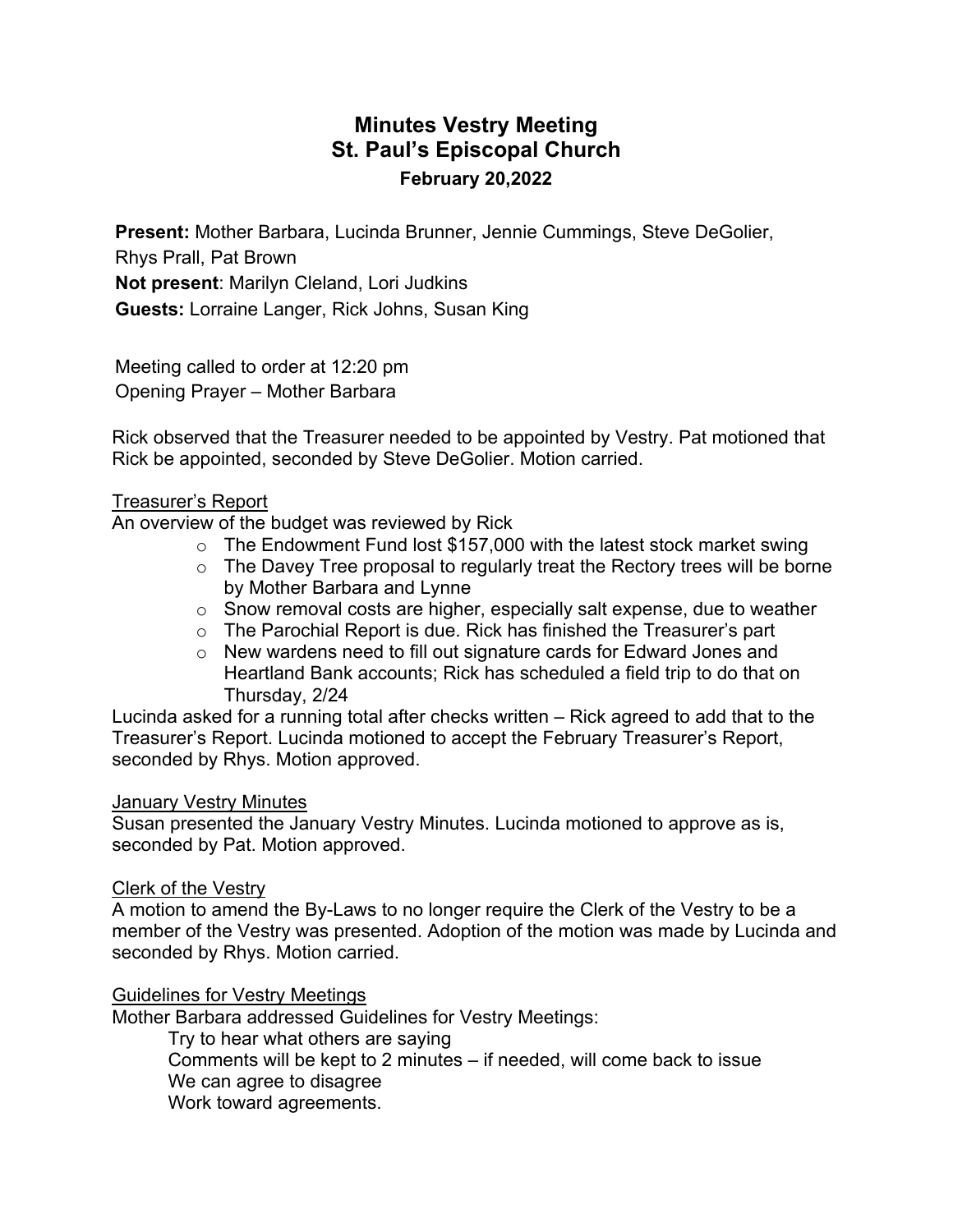## Motions to Amend the ByLaws

A motion to change the terminology dealing with Budget and financial matters was presented by Pat:

> o Adjust the terminology dealing with budget and financial matters to reflect proper accounting terms. The church operates on a cash basis and we do not have profits and losses but carryover balances from period to period. Pat Brown proposes we replace word "income" with "receipts," and "expenses" with "disbursements" or "payments."

Motion made by Pat, seconded by Steve. Motion carried.

Rick presented a motion to rename funds in the By Laws:

o In Article BL VI, section 3, last paragraph, change the word "Building" to "Capital" in two places. The paragraph now reads, "A separate Capital (formerly Building) Fund is managed by Edward D. Jones & Company. The Treasurer may arrange for disbursements from this account to the Operating account at (the) bank for Capital Fund expenses authorized by the Vestry. The Treasurer, Sr Warden, and Jr Warden are signatories on this fund."

Motion to accept made by Steve and seconded by Lucinda. Motion carried.

## **Streaming Ministry**

The Streaming Ministry report was presented with a new proposal for equipment (see attached report). The proposal includes adding:

- $\circ$  Two handheld microphones for the Parish Hall these are paid for, but not delivered
- o Two handheld microphones for the Sanctuary
- o Relocate camera in Parish Hall, moved above the TV so zoom participants can see the people in the meeting
- $\circ$  Two hanging microphones to capture the ambient room in Parish Hall this will pick up music, discussion, etc.

Mother Barbara noted that the new purchases were still covered by the original amount of the Streaming Proposal, which Rick concurred with. Lucinda asked if this would complete the project, and Lorraine affirmed that it would. The only further expectation was creating a work station in the Parish Hall, which would be minor expense. Lucinda proposed accepting the proposal, seconded by Pat. Motion carried

### Building and Grounds

Rhys was asked about the HVAC proposal for the new furnace for the Parish offices. He was not on the Vestry when we received the proposal which was to be accepted by February 11, 2022. While the proposal was approved by the Vestry, there was some confusion about who would actually accept the proposal, but now Rhys will follow up and take care of finalizing the proposed work.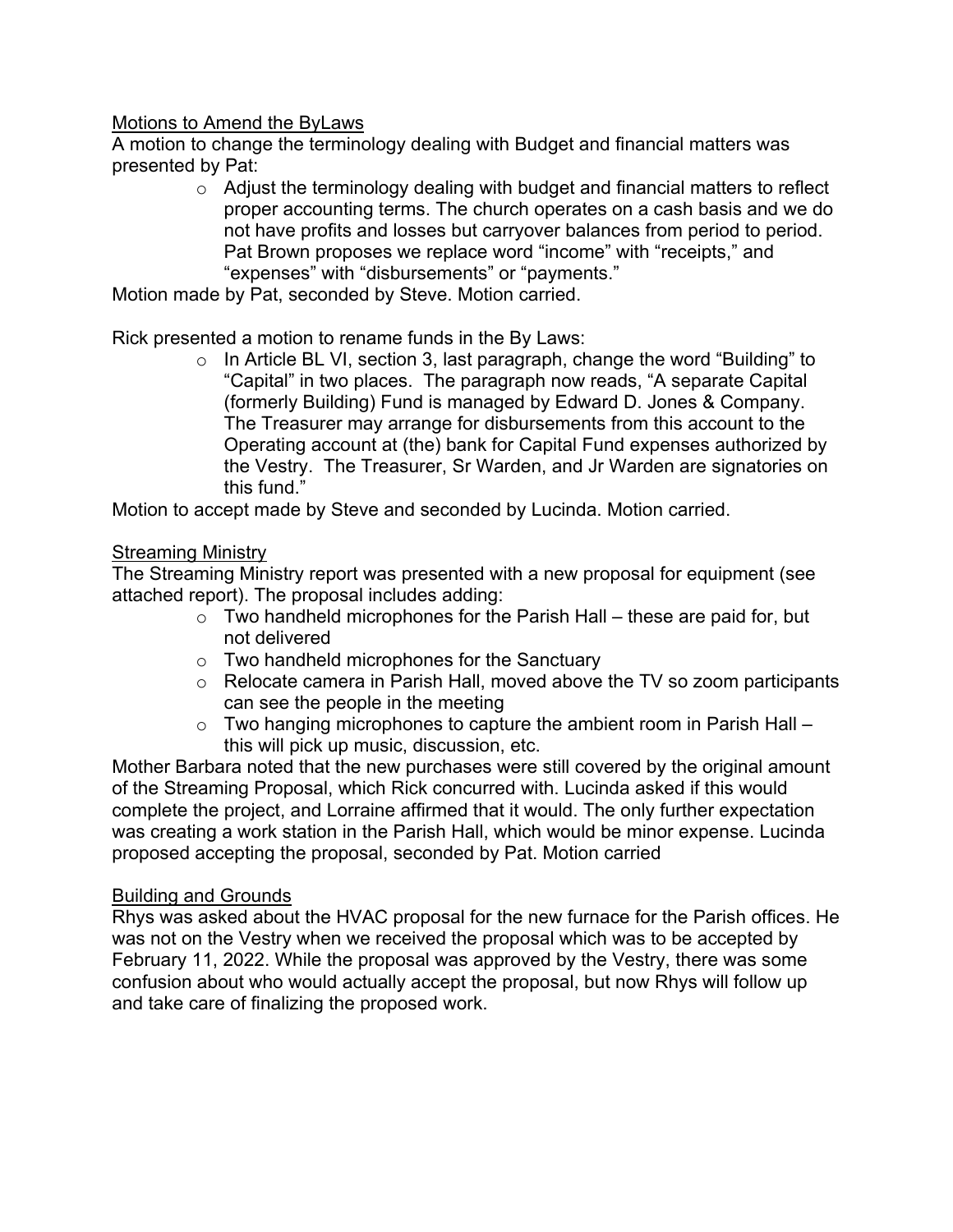### Outreach Proposal

Lucinda brought an Outreach proposal from the Regional Office of Education. She explained that it is known that 80% of brain growth occurs in the first 3 years of life. A program called BASICS has been created for mothers and young children to participate in to help achieve that growth in the first few years of life and the Regional Office of Education is looking for partnerships to help with the program. For St. Paul's, this would involve allowing the program to use our space, perhaps once a week. There would be no cost, and there would be insurance coverage by the program. Plans are still being organized with a six month time line right now. It was agreed that Lucinda will share the proposals and pursue becoming partners.

#### Vestry Retreat

Mother Barbara talked about a Vestry Retreat planned for Saturday, March 12<sup>th</sup>, from 9 AM to 3 PM, with catered lunch included. The book *God's Grace and Robert's Rules*  would be used a basis for discussion. All present at the meeting were agreeable on the date and time. The meeting will be in person.

#### Endowment Committee Name

The members of the Endowment Committee have proposed changing the name to the Trustee Committee which better express the responsibilities of the group. After some discussion, it was motioned by Jennie and seconded by Pat to change the name to the Endowment Trustee Committee. Motion carried.

#### Parish Housekeeper

Last month the Vestry approved offering Ellen, the Parish Housekeeper, a raise to \$1200 per month. Ellen has told Mother Barbara that she still plans to leave on April 1<sup>st</sup> and move out of the area. Mother Barbara explained that she would prefer to hire an individual rather than an agency to replace her, offering as high as \$1200 per month, for 20 hours per week. This person could use our equipment, rather than their own. We also could hire out specific tasks, such as window cleaning. It was agreed to ask for two or three bids and see who we find.

Lucinda also mentioned that the vacuum cleaner used in the Parish Hall is broken. While the vacuum repair business in DeKalb has closed, there is one in Rockford. Pat remembered that vacuum was purchased from Sears six or seven years ago. Lucinda will pursue more information on the vacuum's repair.

#### Strategic Planning

Mother Barbara offered that it was time to think about strategic planning for St. Paul's, specifically finances and growth. When Rev. Stacy was here someone from Andrea Mysen's office at the Diocese came to lead discussions. It was agreed this was a worthy activity and Mother Barbara will pursue more information.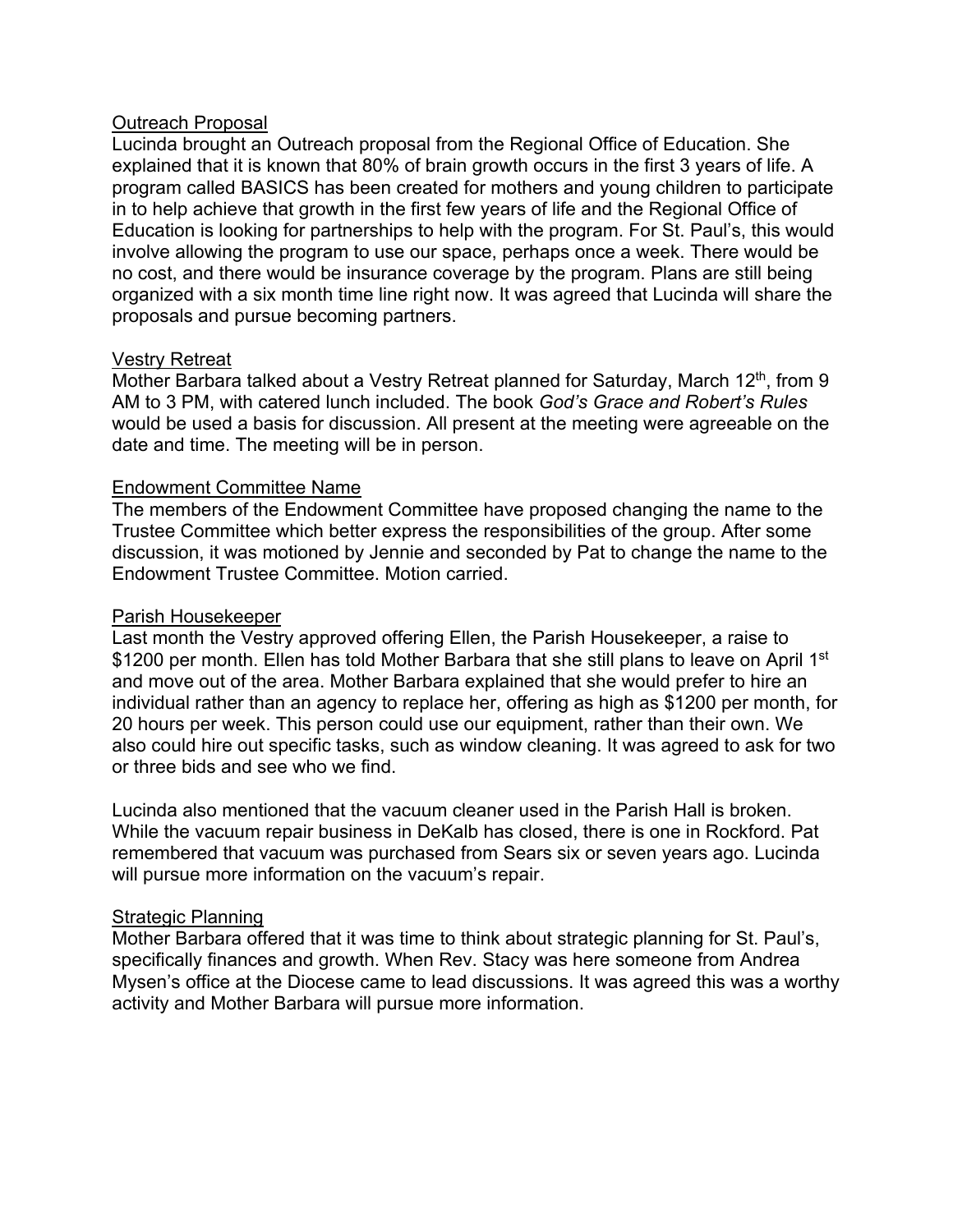#### **Community Ministry**

As a follow up, Mother Barbara also reported that St. Paul's has had a successful intervention with a homeless couple. Paul and Christy lost both their livelihood and their home within one month last year. With \$4000 or so over several months from the Rector's Discretionary Fund, they now have a new apartment and solid jobs at the Target Distribution Center. Lynne and Mother Barbara helped them find a car to get to work. They now have received \$7000 or so from an IRS refund and are well on their way to stability. A happy story to report.

#### Adjournment

After Mother Barbara noted thanks to Rick for his reports and Lorraine for her proposals, Rhys motioned to adjourn, seconded by Steve. Meeting adjourned at 1:26 PM.

Respectfully submitted, Susan King Clerk of the Vestry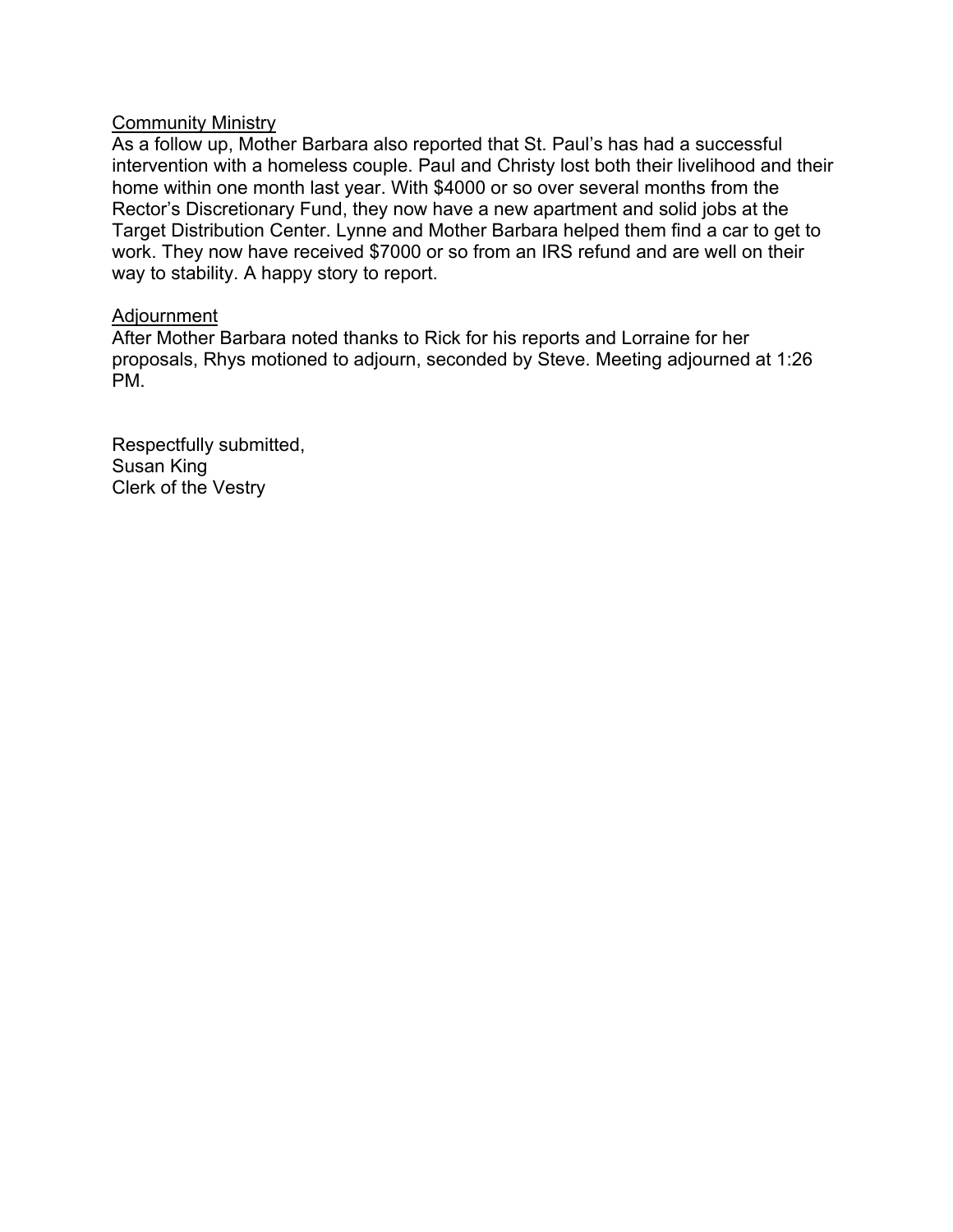## Agenda Vestry Meeting, St. Paul's Episcopal Church February 20, 2022

Opening Prayer – Mthr. Barbara

 Review & Approval of January minutes Review, discussion & approval Treasurer's Report Review Music Ministries Report

## New and Carried Over Business

- Motion to appoint Clerk of Vestry: Susan King, Administrative Assistant
- Guidelines for Vestry Meetings (Barbara)
- Motions to amend Parish By-Laws:
	- o Clerk of Vestry no longer required to be a member of Vestry
	- o Adjust the terminology dealing with budget and financial matters to reflect proper accounting terms. The church operates on a cash basis and we do not have profits and losses but carryover balances from period to period. Pat Brown proposes we replace word "income" with "receipts," and "expenses" with "disbursements" or "payments."
	- o In Article BL VI, section 3, last paragraph, change the word "Building" to "Capital" in two places. The paragraph now reads, "A separate Capital (formerly Building) Fund is managed by Edward D. Jones & Company. The Treasurer may arrange for disbursements from this account to the Operating account at (the) bank for Capital Fund expenses authorized by the Vestry. The Treasurer, Sr Warden, and Jr Warden are signatories on this fund."
- Streaming Ministry report and proposal (Lorraine)
- Bldg. and Grounds: Update HVAC situation (Rhys Prall)
- Report on potential outreach ministry (Lucinda Brunner)
- Dates/format for Vestry Retreat—Saturday, March 12<sup>th</sup>, 9 AM-3 AM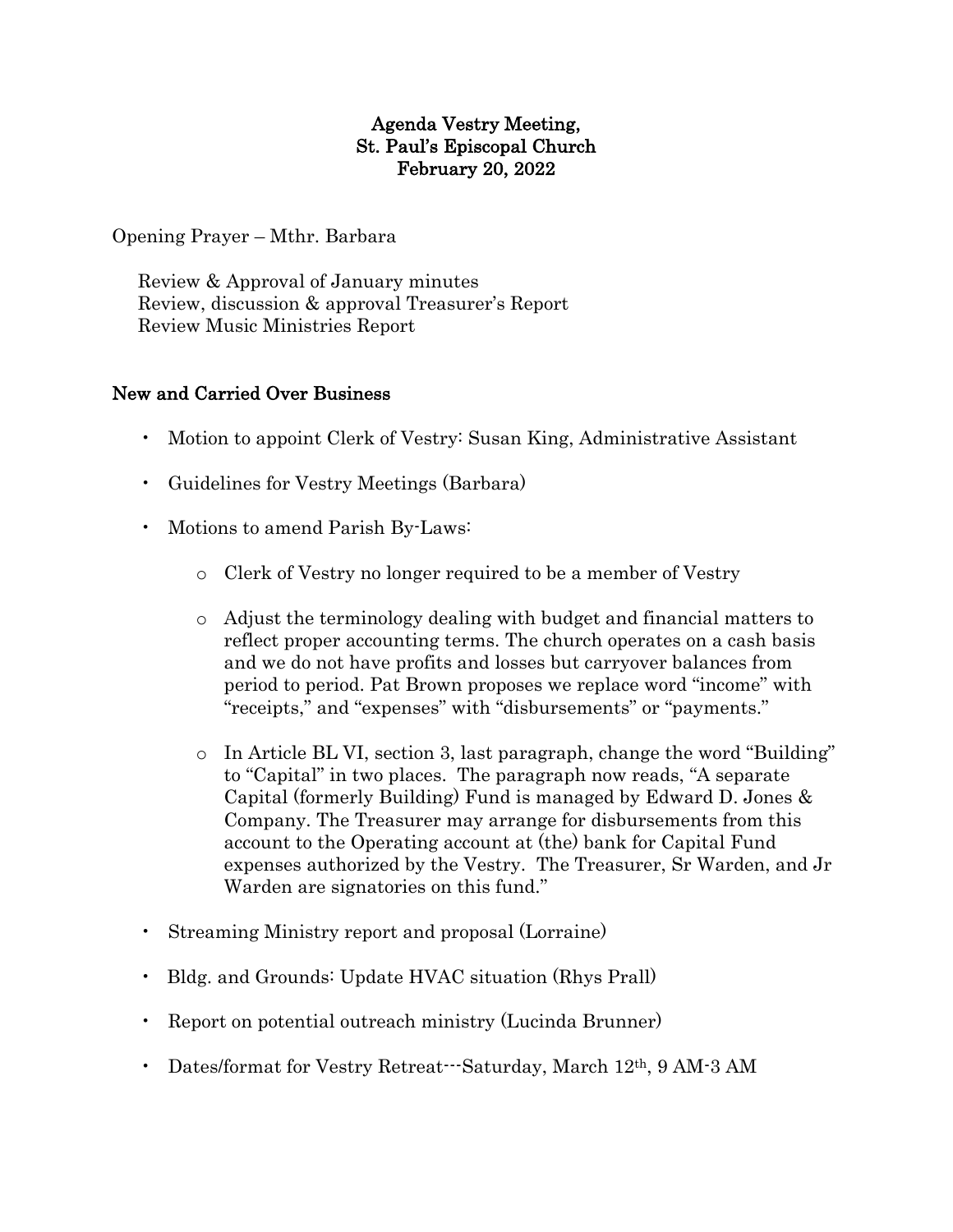- Change name of the Endowment Committee to Trustee Committee: Discussion/Resolution proposal
- Parish Housekeeper (Barbara)
- Strategic Planning (Barbara)

## Rector's Report

- Meetings with Streaming Ministry team, with Director of Music Ministries, Administrative Assistant, and Wardens on a weekly/monthly basis
- Pastoral visits/lunches & phone calls, spiritual direction
- Monthly diocesan and local "ministerium" Zoom meetings
- Weekly pastoral counseling appointments
- Ministry on behalf of St. Paul's to a formerly homeless couple, Paul Macdonald and Christy McGinnis (ongoing since November, 2021.)

Prayer and Adjourn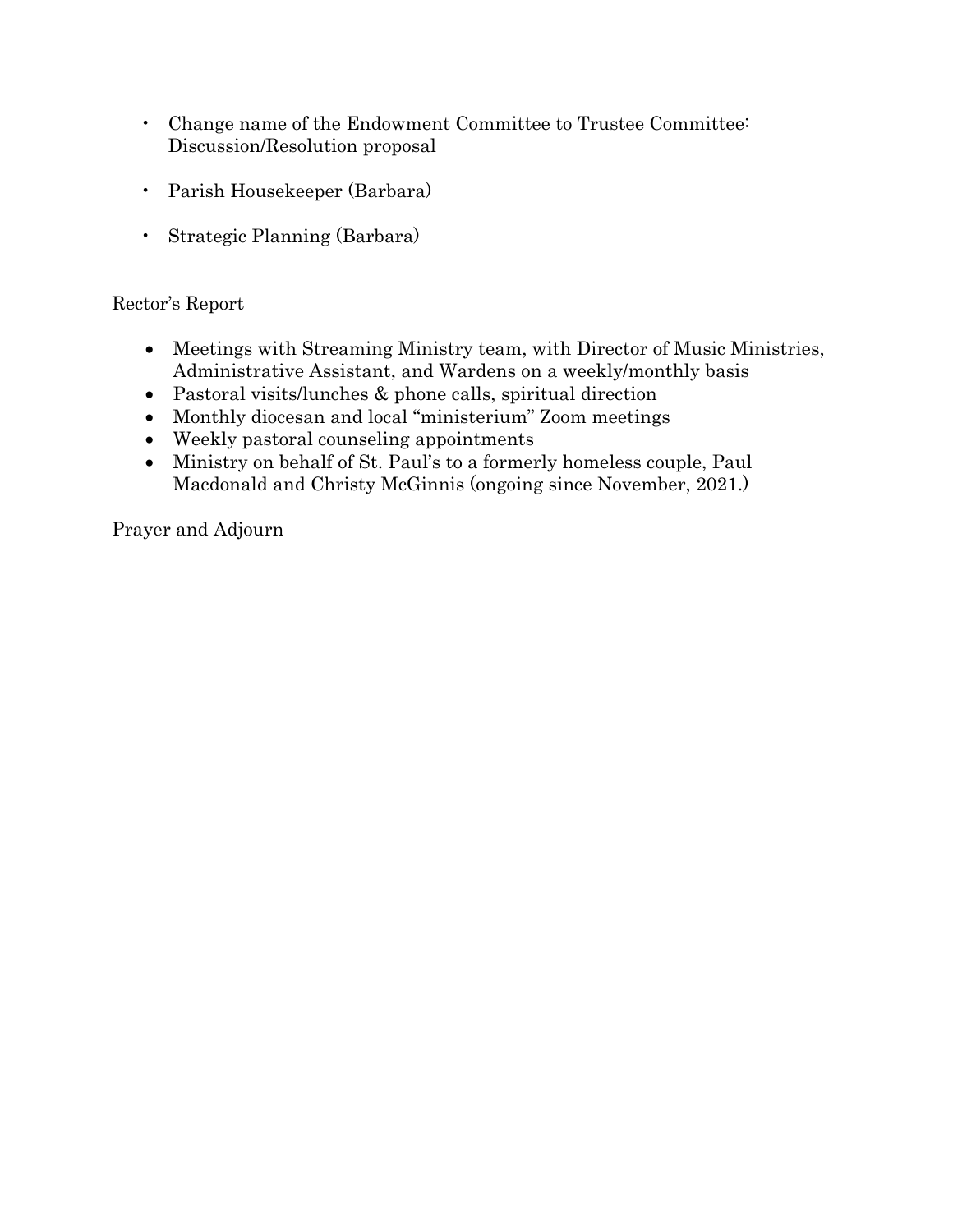## **Treasurer's Report February 20, 2022**

I am happy to continue as Treasurer for another year. I find the job suits me quite well, although I am still learning how to do it efficiently. However, as specified in the by-laws, the vestry will need to elect me to this position for 2022. I also request that Pat Brown be elected Assistant Treasurer. She continues to be extremely helpful for me.

I want to walk the vestry through the monthly budget spreadsheet. There is a lot of information on it that may be a bit overwhelming at first glance. Also, I have made a few changes for 2022.

As of February 16, our Heartland Bank checking account balance stood at \$57,400.80. Along with our pledge income, this should see us through the next couple of months. We will not need to touch the Endowment Fund anytime soon.

We spent \$25,391.17 in January, and we took in \$12,080.00 from pledges and regular contributions. We also spent \$332 from the Flower fund and took in \$601 to the Rector's Discretionary Fund. As of January 31, the Discretionary Fund had \$1655 in it.

The Endowment fund is valued at \$2,289,042.37 and the Capital Fund at Edward Jones is \$31,438.50. I need to mention that I made a mistake in my 2021 annual report: the actual value of the Endowment Fund as of January 1, 2022 was \$2,448,372.35; I had reported a slightly higher value.

The vestry needs to decide whether to approve spending \$206 so the Davey Tree Co. can treat the ash tree that is inside the rectory fence for emerald ash borer. This company has treated it several times in the past, and, in my opinion, the treatment seems to be effective on ash trees generally.

I think the vestry should take a look at the snow removal bills we are getting from Marc's Lawn Service. The cost of salt for the sidewalks is quite large and apparently not covered by our contract.

I am not sure we are completely up to date with our Lakeshore Recycling payments—this is mostly a note to myself so it doesn't get forgotten. We are now paying them by ACH (automatic electronic payment), but previous to this month we were sending in checks that were not always cashed in a timely manner.

The Diocesan Parochial Report is due March 1 and (I think) needs vestry approval. I will have my portion of it done by next week.

A few other outstanding business items:

- We need to set up an audit.
- Setting up a meeting with Matt Myre, our Edward Jones advisor, would be useful.
- The junior and senior wardens need to sign signature cards at the bank and at Edward Jones.

Respectfully submitted, Rick Johns, Treasurer